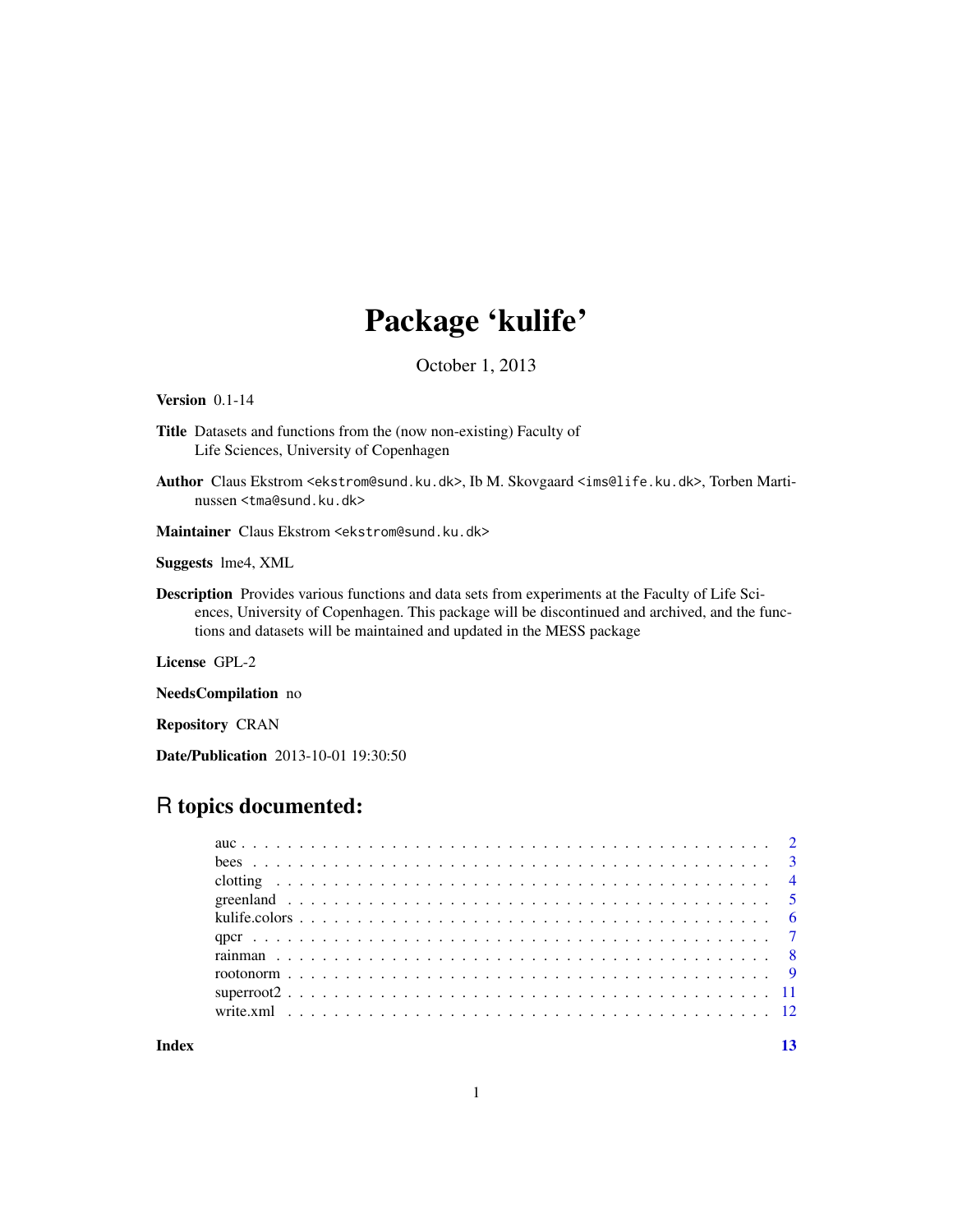Compute the area under the curve using linear interpolation for two vectors where one corresponds to the x values and the other corresponds to the y values.

#### Usage

 $auc(x, y, from = min(x), to = max(x), ...)$ 

#### Arguments

| x       | a numeric vector of x values.                                                                                                            |
|---------|------------------------------------------------------------------------------------------------------------------------------------------|
| У       | a numeric vector of y values of the same length as x.                                                                                    |
| from    | The value from where to start calculating the area under the curve. Defaults to<br>the smallest x value.                                 |
| to      | The value from where to end the calculation of the area under the curve. Defaults<br>to the smallest y value.                            |
| $\cdot$ | additional arguments passed on to approxfun. In particular rule can be set to<br>determine how values outside the range of x is handled. |

# Details

auc is implemented using the approx function together with the composite trapezoid rule. approx creates a function that performs the linear interpolation between points and the trapezoid rule calculates the numerical integral, and by combining these we can handle unsorted time values, missing observations, ties for the time values, and integrating over part of the area or even outside the area.

# Value

The value of the area under the curve.

#### Author(s)

Claus Ekstrom <ekstrom@life.ku.dk>

# See Also

[approx](#page-0-0)

<span id="page-1-0"></span>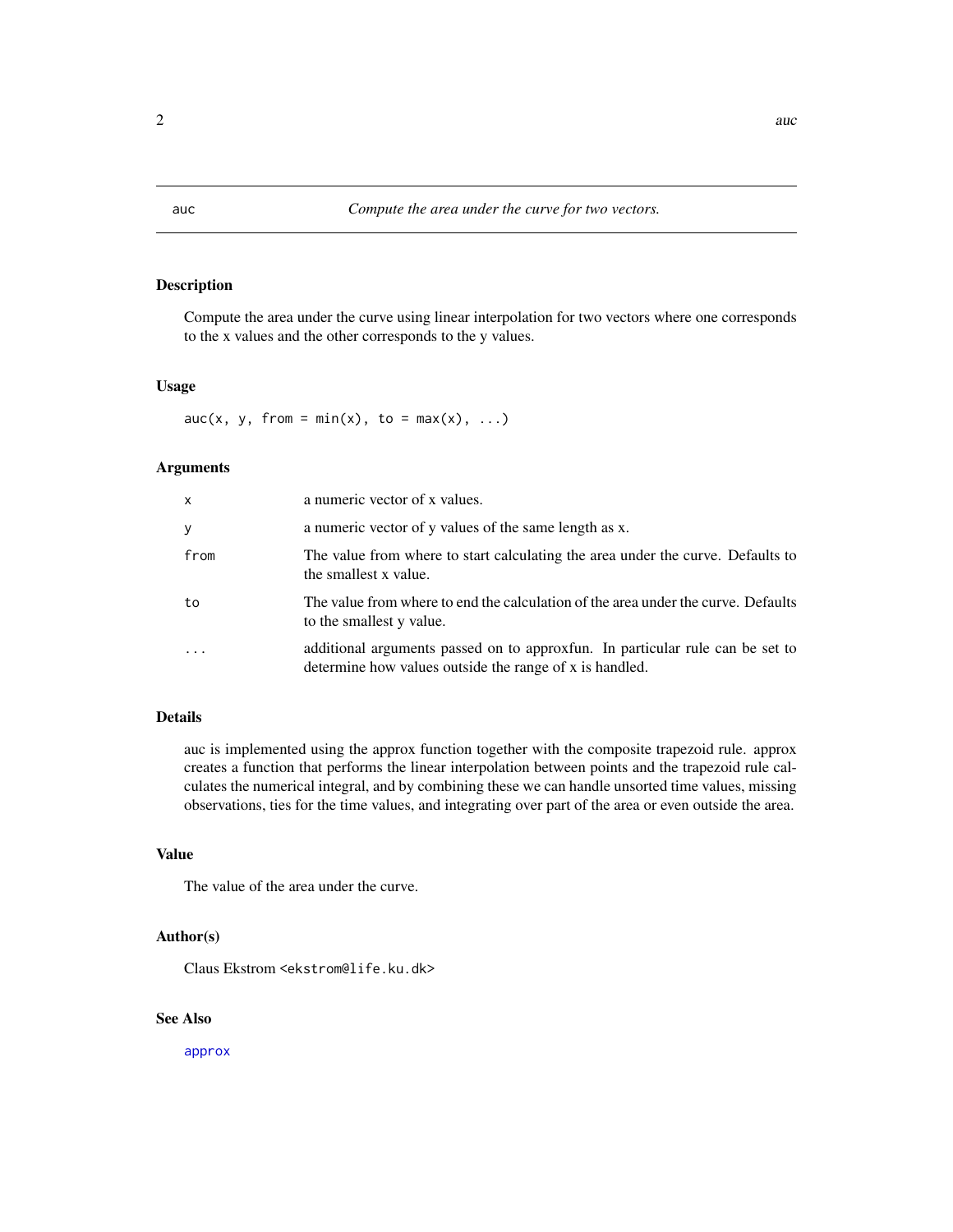#### <span id="page-2-0"></span>bees 3

# Examples

```
x < -1:4y \leq -c(0, 1, 1, 5)auc(x, y)# AUC from 0 to max(x) where we allow for extrapolation
auc(x, y, from=0, rule=2)
# Use value 0 to the left
auc(x, y, from=0, rule=2, yleft=0)
# Use 1/2 to the left
auc(x, y, from=0, rule=2, yleft=.5)
```
bees *Bee data. Number of different types of bees caught.*

# Description

Number of different types of bees caught in plates of different colours. There are four locations and within each location there are three replicates consisting of three plates of the three different colours (yellow, white and blue). Data are collected at 5 different dates over the summer season. Only data from one date available until data has been published.

#### Usage

data(bees)

# Format

A data frame with 72 observations on the following 7 variables.

- Locality a factor with levels Havreholm Kragevig Saltrup Svaerdborg. Four different localities in Denmark.
- Replicate a factor with levels A B C
- Color a factor with levels Blue White Yellow. Colour of plates
- Time a factor with levels july1 july14 june17 june3 june6. Data collected at different dates in summer season. Only one day is present in the current data frame until the full data has been released.
- Type a factor with levels Bumblebees Solitary. Type of bee.
- Number a numeric vector. The response variable with number of bees catched.
- id a numeric vector. The id of the clusters (each containg three plates).

# Source

Data were kindly provided by Casper Ingerslev Henriksen, Department of Agricultural Sciences, KU-LIFE. Added by Torben Martinussen <tma@life.ku.dk>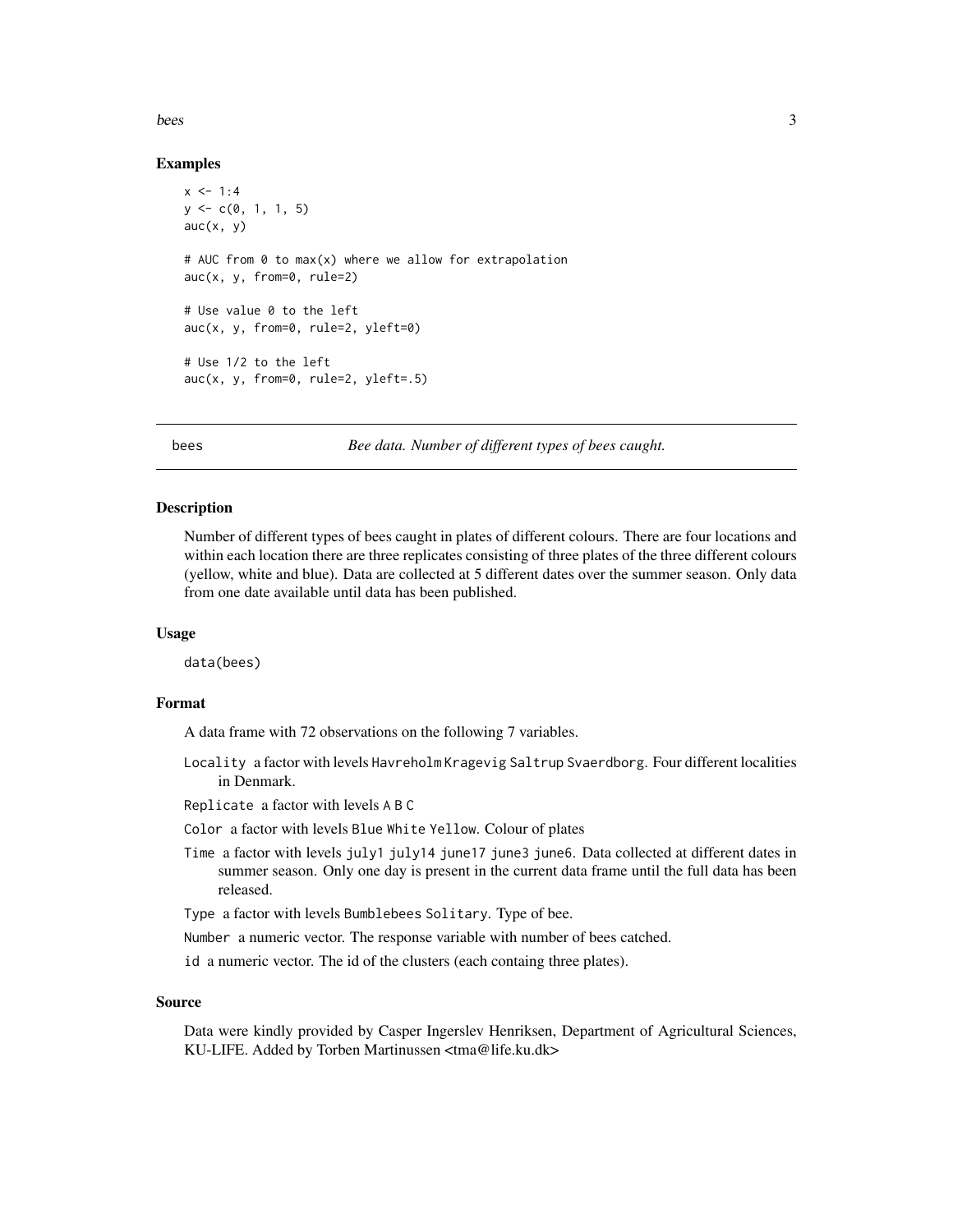# Examples

```
data(bees)
model <- glm(Number ~ Locality + Type*Color,
             family=poisson, data=bees)
```
clotting *Blood clotting for 158 rats*

# Description

Blood clotting activity (PCA) is measured for 158 Norway rats from two locations just before (baseline) and four days after injection of an anticoagulant (bromadiolone). Normally this would cause reduced blood clotting after 4 days compared to the baseline, but these rats are known to possess anticoagulent resistence to varying extent. The purpose is to relate anticoagulent resistence to gender and location and perhaps weight. Dose of injection is, however, admistered according to weight and gender.

# Usage

data(clotting)

#### Format

A data frame with 158 observations on the following 6 variables.

rat a numeric vector

locality a factor with levels Loc1 Loc2

sex a factor with levels F M

weight a numeric vector

PCA0 a numeric vector with percent blood clotting activity at baseline

PCA4 a numeric vector with percent blood clotting activity on day 4

# Source

Ann-Charlotte Heiberg, project at The Royal Veterinary and Agricultural University, 1999. Added by Ib M. Skovgaard <ims@life.ku.dk>

```
data(clotting)
dim(clotting)
head(clotting)
day0= transform(clotting, day=0, pca=PCA0)
day4= transform(clotting, day=4, pca=PCA4)
day.both= rbind(day0,day4)
m1 = Im(pca ~ rat + day*locality + day*sex, data=day.both)anova(m1)
```
<span id="page-3-0"></span>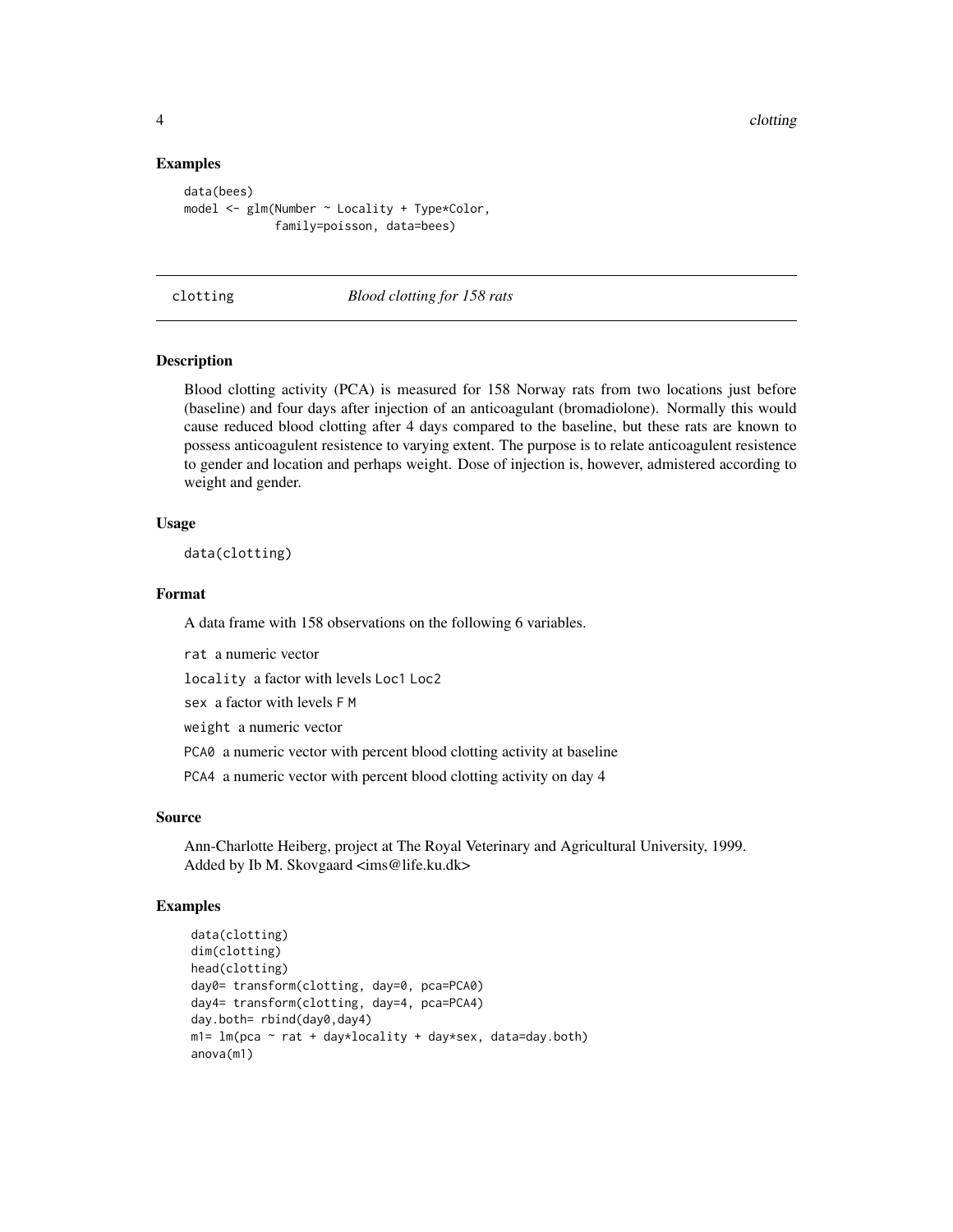#### <span id="page-4-0"></span>greenland 5

```
summary(m1)
m2= lm(pca \sim rat + day, data=day.both)
anova(m2)
## Log transformation suggested.
## Random effect of rat.
## maybe str(clotting) ; plot(clotting) ...
```
greenland *Average yearly summer air temperature for Tasiilaq, Greenland*

# Description

Average yearly summer (June, July, August) air temperature for Tasiilaq, Greenland

#### Usage

data(greenland)

# Format

A data frame with 51 observations on the following 2 variables.

year year

airtemp average air temperature (degrees Celcius)

# Source

Data provided by Sebastian Mernild. Originally obtained from http://www.dmi.dk/dmi/index/gronland/vejrarkiv-gl.htm. Added by Claus Ekstrom <ekstrom@life.ku.dk>

# References

Aktuelt Naturvidenskab september 2010. http://aktuelnaturvidenskab.dk/fileadmin/an/nr-4/an4\_2010gletscher.pdf

```
data(greenland)
model <- lm(airtemp ~ year, data=greenland)
plot(greenland$year, greenland$airtemp, xlab="Year", ylab="Air temperature")
abline(model, col="red")
```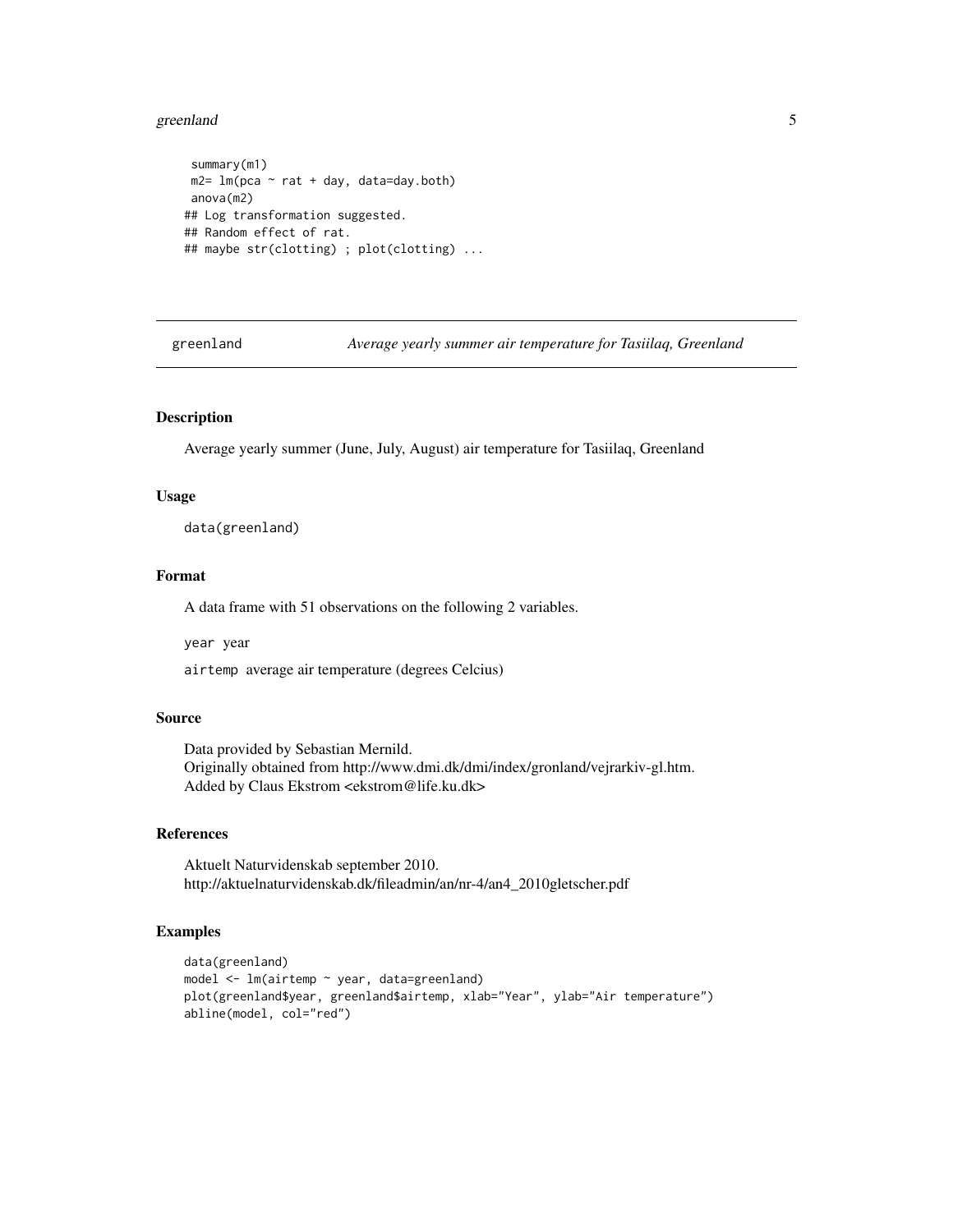<span id="page-5-0"></span>

Sets the color palette to match the design of the faculty of Life Sciences, University of Copenhagen

# Usage

```
kulife.colors(n = 4, KUgrey = FALSE)
```
# Arguments

| n      | Positive integer. Number of brown tone colors in the palette.                          |  |  |
|--------|----------------------------------------------------------------------------------------|--|--|
| KUgrev | Logical. Should the grey University of Copenhagen color be included in the<br>palette. |  |  |

# Value

Returns the color palette.

# Author(s)

Claus Ekstrom <ekstrom@life.ku.dk>

# References

http://designguide.ku.dk

# See Also

# [palette](#page-0-0)

```
kucols <- kulife.colors(3)
pie(1:4, col=kucols)
```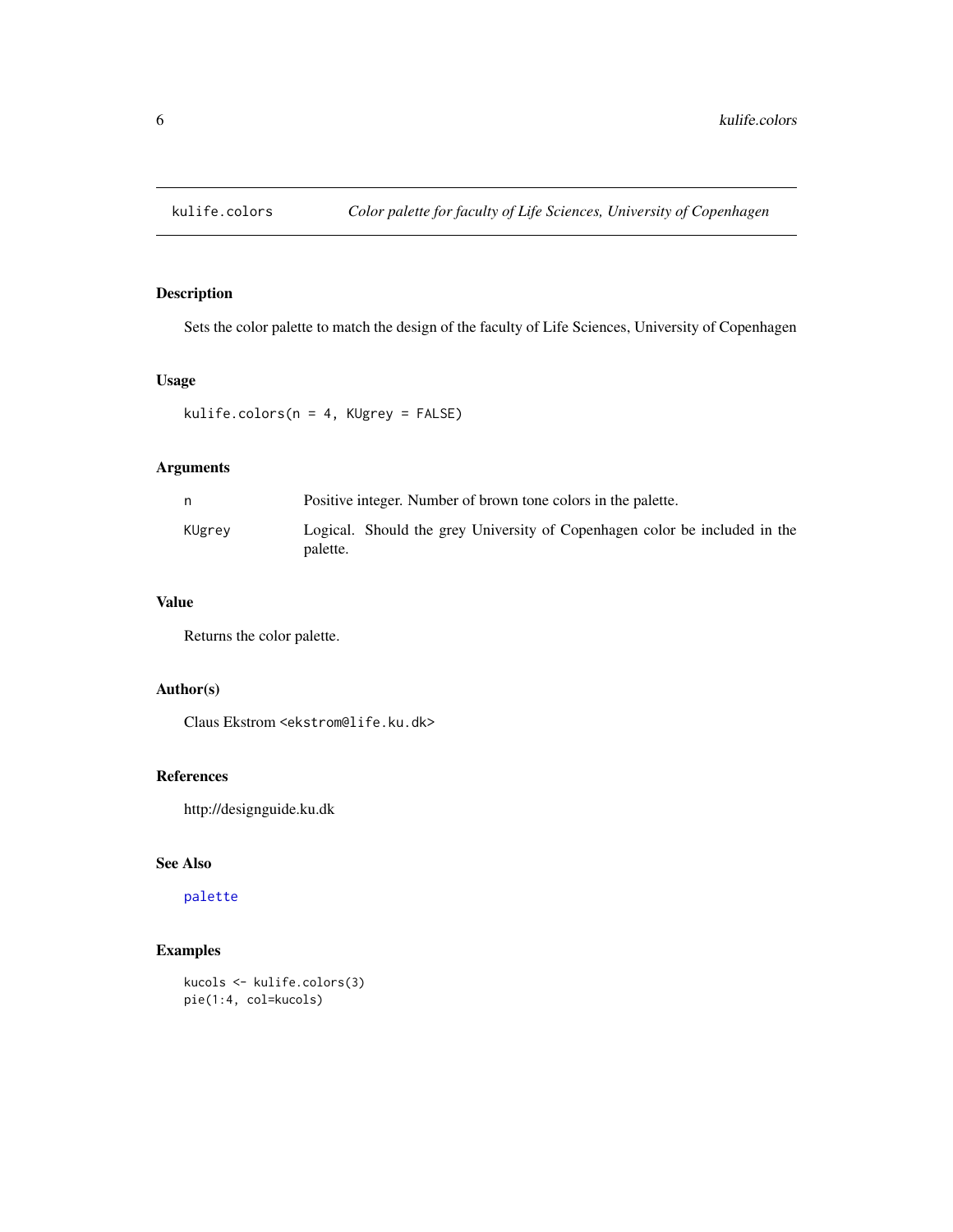<span id="page-6-0"></span>Gene expression levels from real-time quantitative polymerase chain reaction (qPCR) experiments on two different plant lines. Each line was used for 7 experiments each with 45 cycles.

# Usage

data(qpcr)

# Format

A data frame with 630 observations on the following 4 variables.

| flour             |        | numeric Fluorescence level                 |
|-------------------|--------|--------------------------------------------|
| line              | factor | Plant lines rnt (mutant) and wt (wildtype) |
| cvcle             |        | numeric Cycle number for the experiment    |
| transcript factor |        | Transcript used for the different runs     |

#### Source

Data provided by Kirsten Jorgensen <kij@life.ku.dk>. Added by Claus Ekstrom <ekstrom@life.ku.dk>

# References

Morant, M. et al. (2010). Metabolomic, Transcriptional, Hormonal and Signaling Cross-Talk in Superroot2. *Molecular Plant*. 3, p.192–211.

```
data(qpcr)
#
# Analyze a single run for the wt line, transcript 1
#
run1 <- subset(qpcr, transcript==1 & line=="wt")
model <- nls(flour ~ fmax/(1+exp(-(cycle-c)/b))+fb,
             start=list(c=25, b=1, fmax=100, fb=0), data=run1)
print(model)
plot(run1$cycle, run1$flour, xlab="Cycle", ylab="Fluorescence")
lines(run1$cycle, predict(model))
```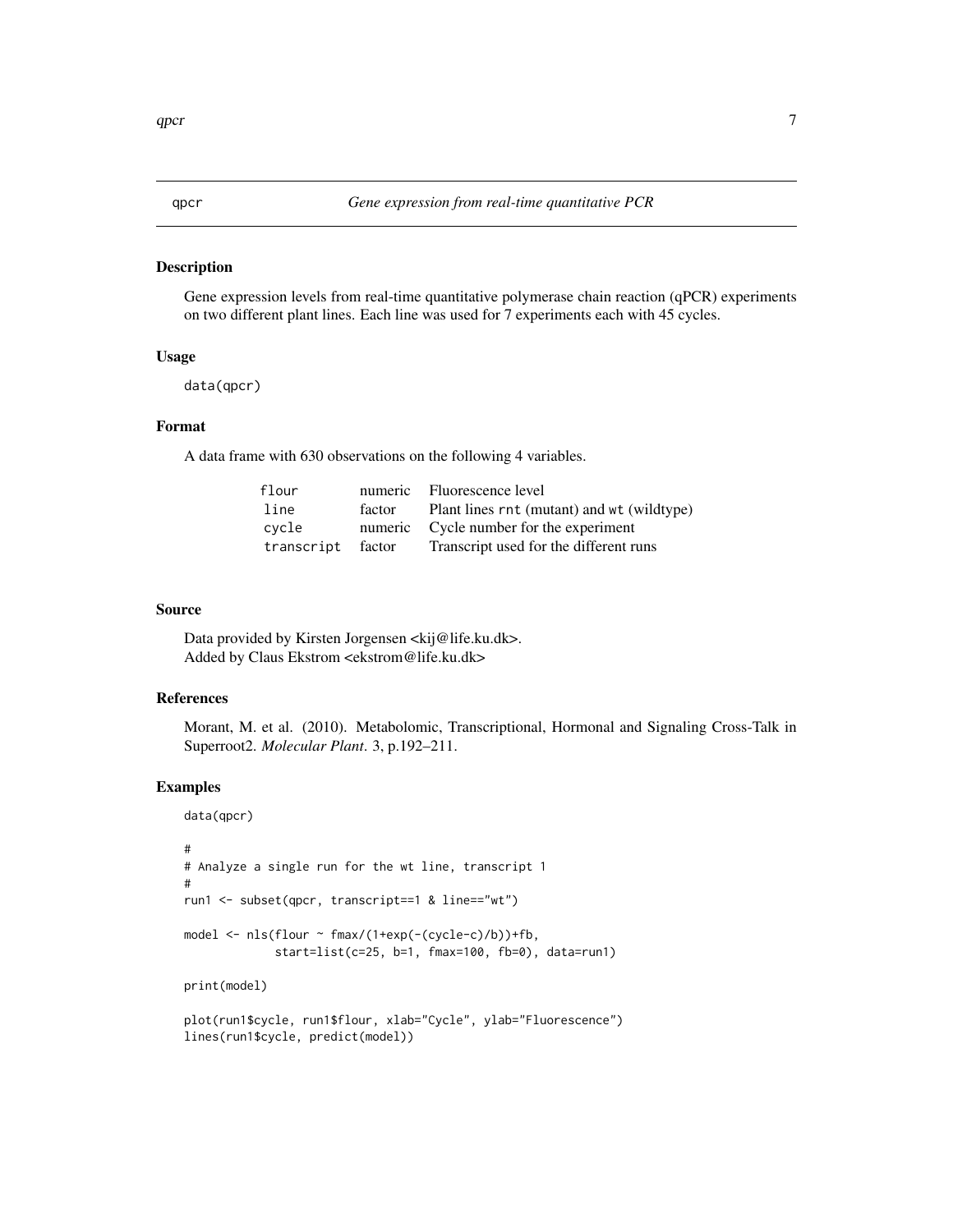<span id="page-7-0"></span>

Five raters were asked to guess the number of points in a swarm for 10 different figures (which unknown to the raters - were each repeated three times).

#### Usage

data(rainman)

# Format

A data frame with 30 observations on the following 6 variables.

SAND The true number of points in the swarm. Each picture is replicated thrice

- ME Ratings from judge 1
- TM Ratings from judge 2
- AJ Ratings from judge 3
- BM Ratings from judge 4
- LO Ratings from judge 5

# Details

The raters har approximately 10 seconds to judge each picture, and the thought it was 30 different pictures. Before starting the experiment they were shown 6 (unrelated) pictures and were told the number of points in each of those pictures. The SAND column contains the picture id and the true number of points in the swarm.

#### Source

Collected by Claus Ekstrom.

```
data(rainman)
long <- data.frame(stack(rainman[,2:6]), figure=factor(rep(rainman$SAND,5)))
figind <- interaction(long$figure,long$ind)
# Use a linear random effect model from the
# lme4 package if available
if(require(lme4)) {
 model <- lmer(values ~ (1|ind) + (1|figure) + (1|figind), data=long)
}
#
# Point swarms were generated by the following program
```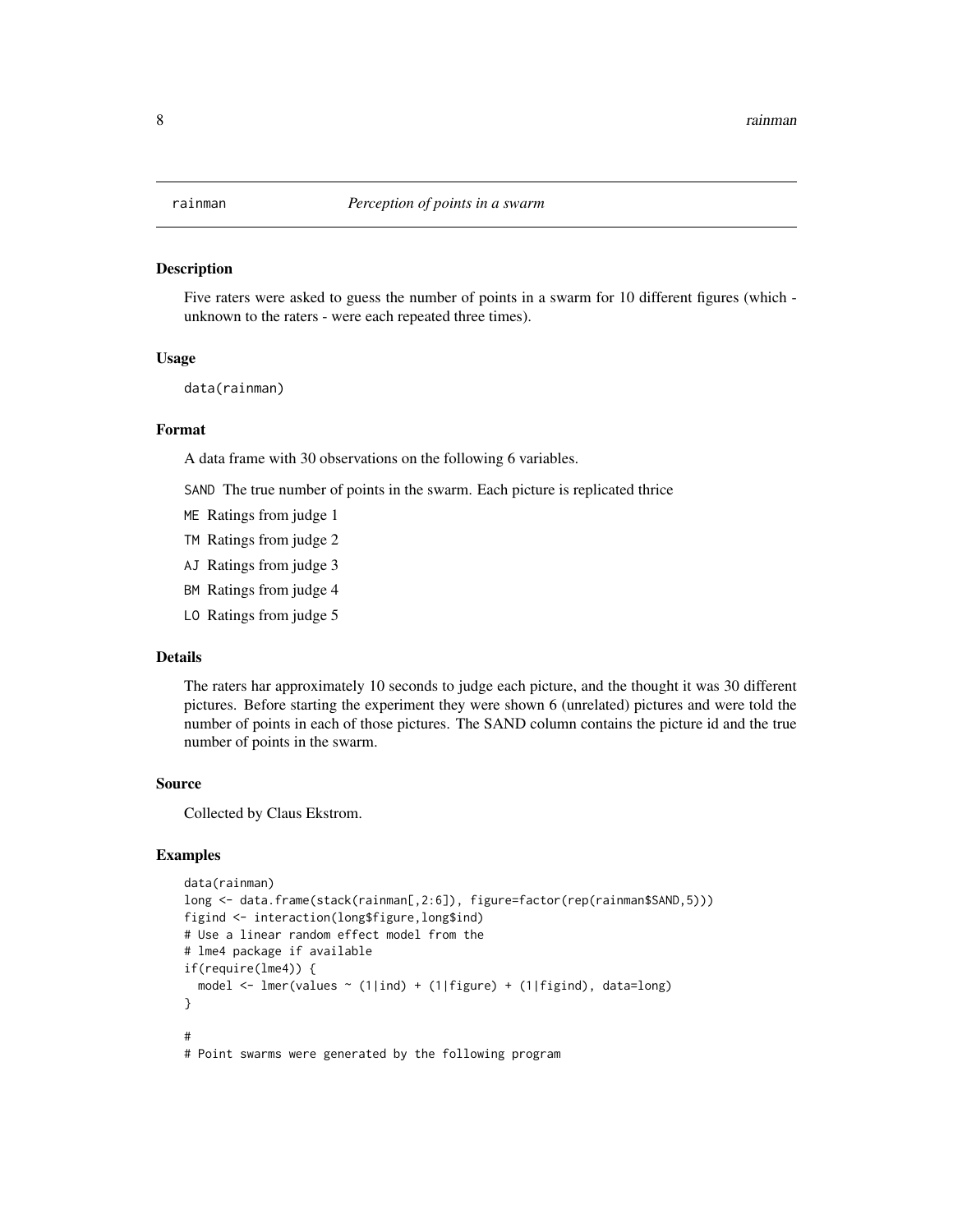#### <span id="page-8-0"></span>rootonorm and the set of the set of the set of the set of the set of the set of the set of the set of the set of the set of the set of the set of the set of the set of the set of the set of the set of the set of the set of

```
#
set.seed(2) # Original
npoints \leq sample(4:30)*4
nplots <- 10
pdf(file="swarms.pdf", onefile=TRUE)
s1 <- sample(npoints[1:nplots])
print(s1)
for (i in 1:nplots) {
  n \leftarrow s1[i]set.seed(n)
  x \leftarrow runif(n)y \leftarrow runif(n)plot(x,y, xlim=c(-.15, 1.15), ylim=c(-.15, 1.15), pch=20, axes=FALSE,
       xlab="", ylab="")
}
s1 <- sample(npoints[1:nplots])
print(s1)
for (i in 1:nplots) {
 n \leftarrow s1[i]set.seed(n)
 x \leftarrow runif(n)y \leftarrow runif(n)plot(y,x, xlim=c(-.15, 1.15), ylim=c(-.15, 1.15), pch=20, axes=FALSE,
       xlab="", ylab="")
}
s1 <- sample(npoints[1:nplots])
print(s1)
for (i in 1:nplots) {
 n \leftarrow s1[i]set.seed(n)
  x \leftarrow runif(n)y \leftarrow runif(n)plot(-x,y, xlim=c(-1.15, .15), ylim=c(-.15, 1.15), pch=20, axes=FALSE,
       xlab="", ylab="")
}
dev.off()
```
rootonorm *Hanging rootogram for normal distribution*

# Description

Create a hanging rootogram for a quantitative numeric vector and compare it to a Gaussian distribution.

# Usage

```
rootonorm(x, breaks = "Sturges", type = c("hanging", "deviation"),
```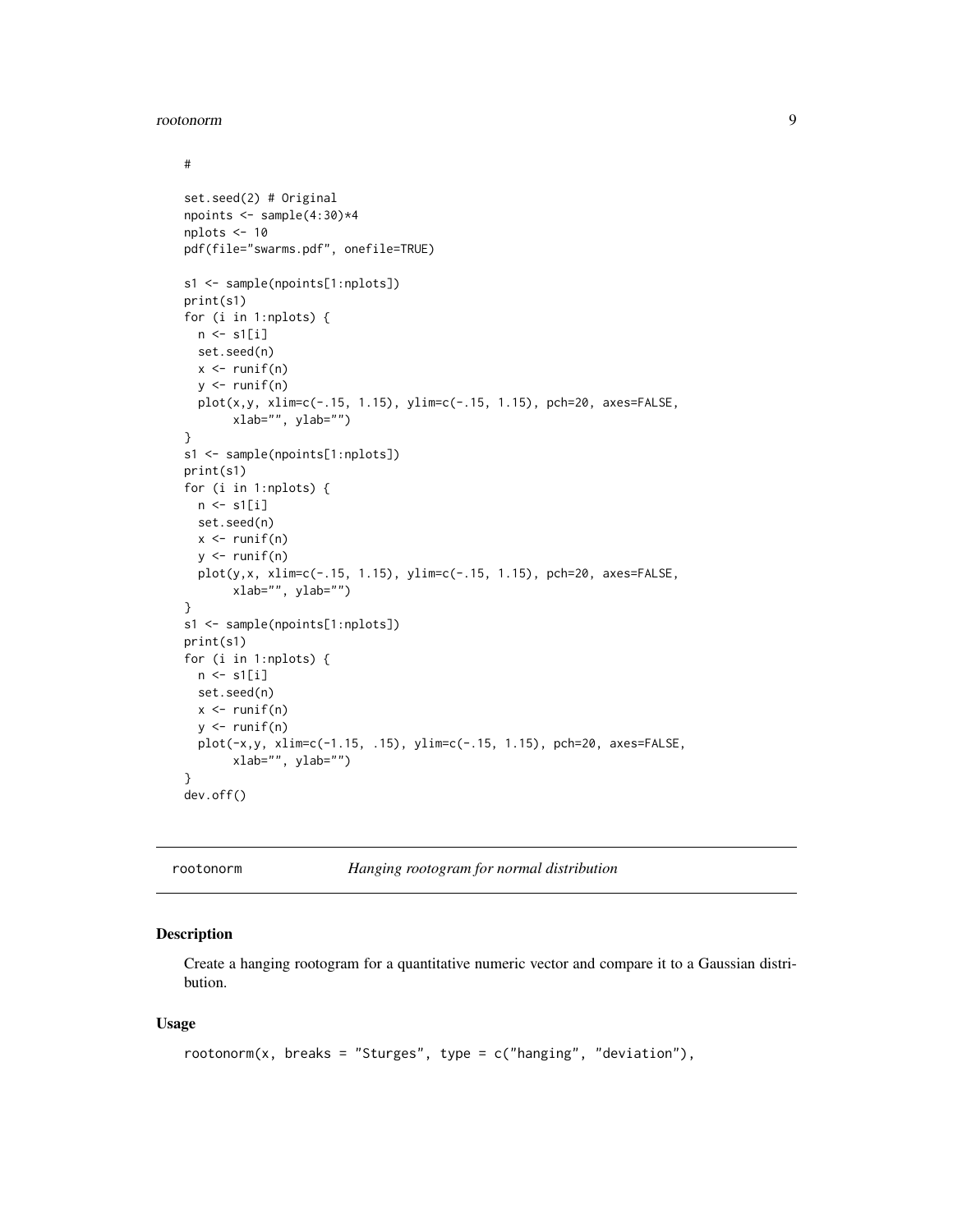```
scale = c("sqrt", "raw"), zeroline = TRUE,
linecol = "red", rectcol = "lightgrey",
xlab = xname, ylab = "Sqrt(frequency)",
yaxt = "n", ylim = NULL,mu = mean(x), s = sd(x), gap = 0.1, ...
```
# Arguments

| a numeric vector of values for which the rootogram is desired                                                                                             |  |  |
|-----------------------------------------------------------------------------------------------------------------------------------------------------------|--|--|
| Either the character string 'Sturges' to use Sturges' algorithm to decide the num-<br>ber of breaks or a positive integer that sets the number of breaks. |  |  |
| if "hanging" then a hanging rootogram is plotted, and if "deviation" then<br>deviations from zero are plotted.                                            |  |  |
| The type of transformation. Defaults to "sqrt" which takes square roots of the<br>frequencies. "raw" yields untransformed frequencies.                    |  |  |
| logical; if TRUE a horizontal line is added at zero.                                                                                                      |  |  |
| The color of the density line for the normal distribution. The default is to make<br>a red density line.                                                  |  |  |
| a colour to be used to fill the bars. The default of lightgray yields lightgray<br>bars.                                                                  |  |  |
| plot labels. The x1ab and y1ab refer to the x and y axes respectively                                                                                     |  |  |
| Should y axis text be printed. Defaults to n.                                                                                                             |  |  |
| the range of y values with sensible defaults.                                                                                                             |  |  |
| the mean of the Gaussian distribution. Defaults to the sample mean of x.                                                                                  |  |  |
| the standard deivation of the Gaussian distribution. Defaults to the sample<br>std.dev. of x.                                                             |  |  |
| The distance between the rectangles in the histogram.                                                                                                     |  |  |
| further arguments and graphical parameters passed to plot.                                                                                                |  |  |
|                                                                                                                                                           |  |  |

# Details

The mean and standard deviation of the Gaussian distribution are calculated from the observed data unless the mu and s arguments are given.

# Value

Returns a vector of counts of each bar. This may be changed in the future. The plot is the primary output of the function.

# Author(s)

Claus Ekstrom <ekstrom@life.ku.dk>

# References

Tukey, J. W. 1972. *Some Graphic and Semigraphic Displays*. In *Statistical Papers in Honor of George W. Snedecor*, p. 293-316.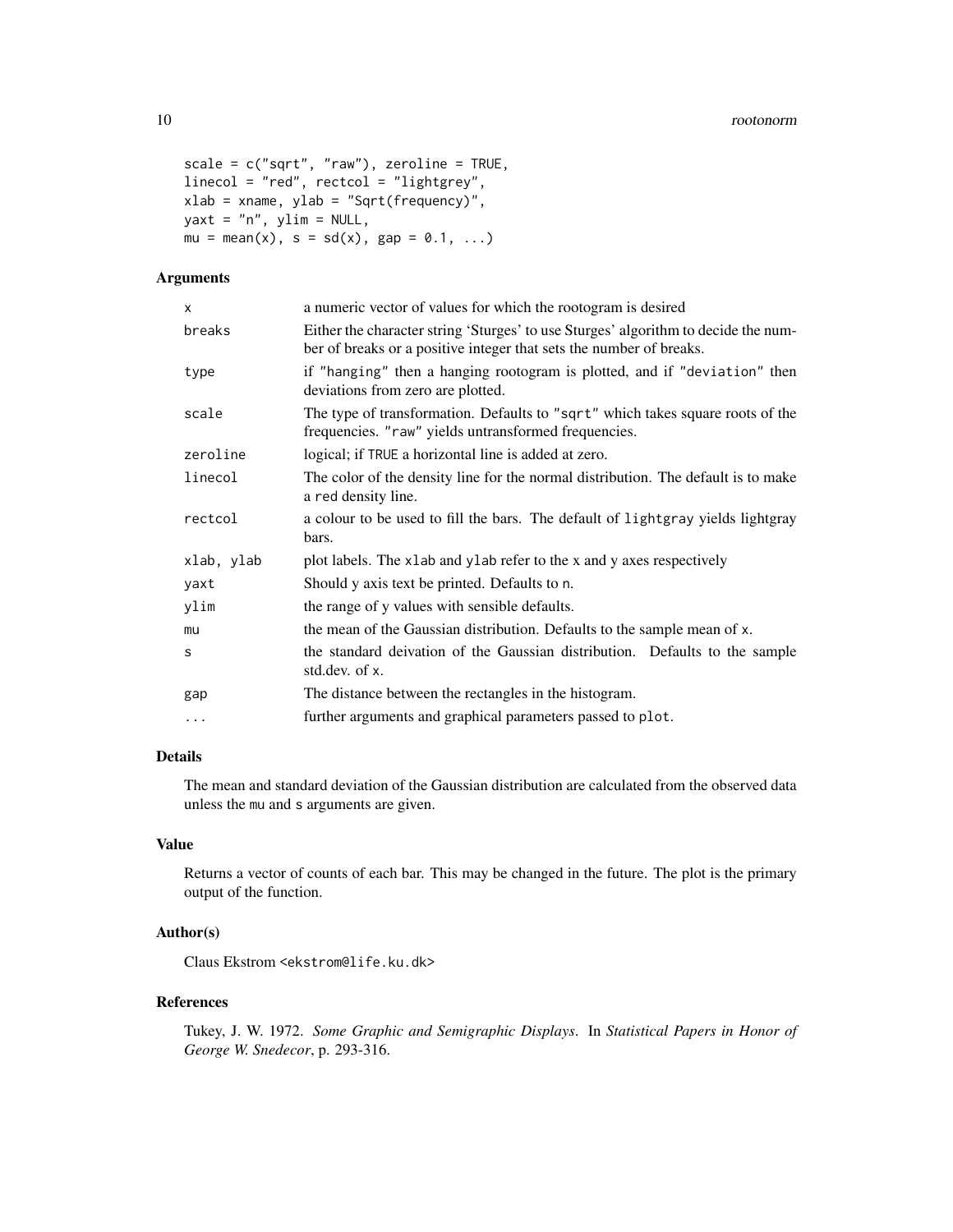# <span id="page-10-0"></span>superroot2 11

# Examples

```
oldpar <- par()
par(mfrow=c(2,2))
rootonorm(rnorm(200))
rootonorm(rnorm(200), type="deviation", scale="raw")
rootonorm(rnorm(200), mu=1)
rootonorm(rexp(200), mu=1)
par(oldpar)
```
superroot2 *Gene expression data from two-color dye-swap experiment*

# Description

Gene expression levels from two-color dye-swap experiment on 6 microarrays. Arrays 1 and 2 represent the first biological sample (ie, the first dye swap), 3 and 4 the second, and arrays 5 and 6 the third.

# Usage

data(superroot2)

# Format

A data frame with 258000 observations on the following 5 variables.

color a factor with levels green red representing the dye used for the gene expression

array a factor with levels 1 2 3 4 5 6 corresponding to the 6 arrays

gene a factor with 21500 levels representing the genes on the arrays

plant a factor with levels rnt wt for the two types of plants: runts and wild type

signal a numeric vector with the gene expression level (normalized but not log transformed)

# Source

Data provided by Soren Bak <br/>bak@life.ku.dk>. Added by Claus Ekstrom <ekstrom@life.ku.dk>

# References

Morant, M. et al. (2010). Metabolomic, Transcriptional, Hormonal and Signaling Cross-Talk in Superroot2. *Molecular Plant*. 3, p.192–211.

```
data(superroot2)
# Select one gene
g1 <- superroot2[superroot2$gene=="AT2G24000.1",]
model <- lm(log(signal) ~ plant + color + array, data=g1)
summary(model)
```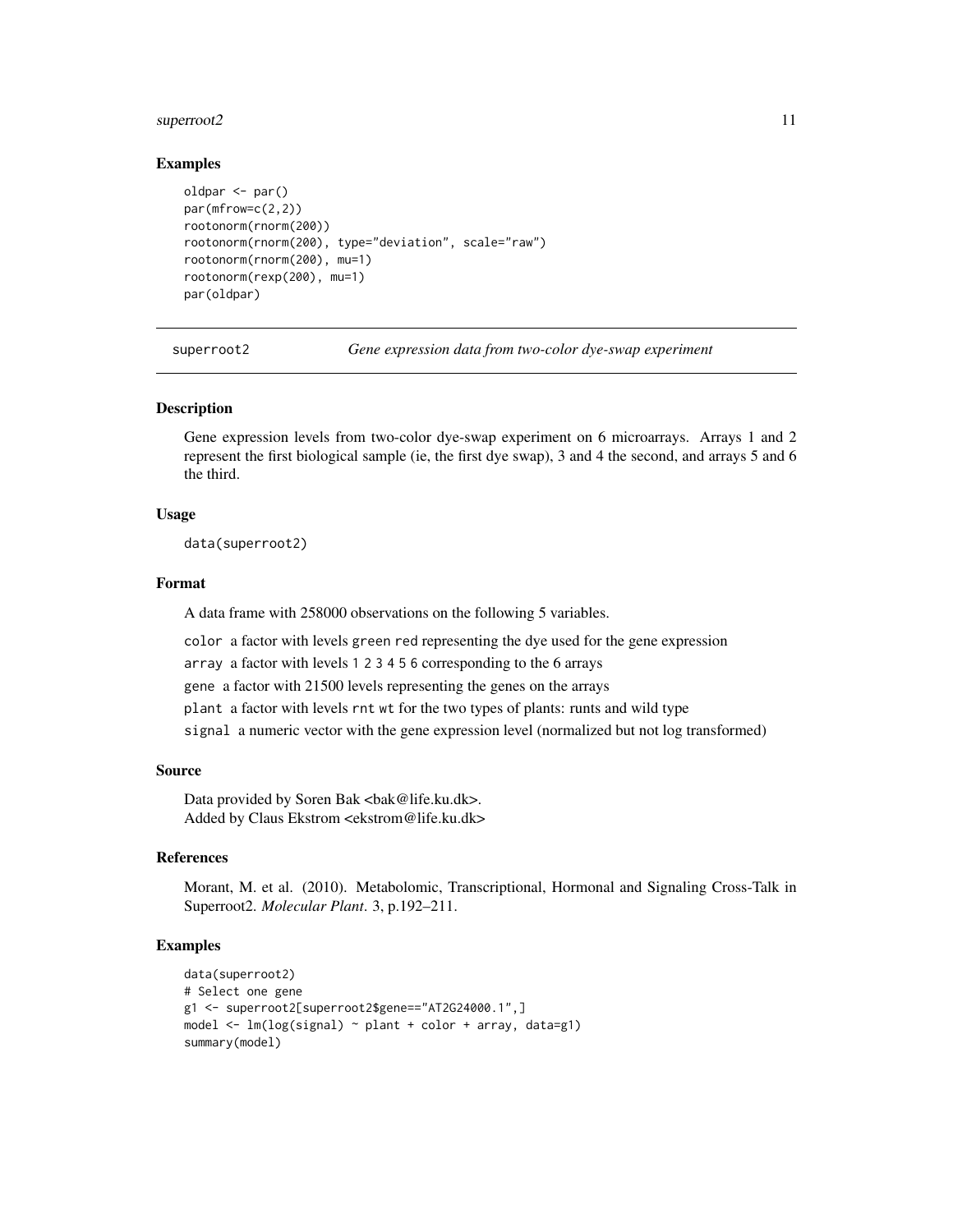<span id="page-11-0"></span>

Writes the data frame to a file in the XML format.

# Usage

write.xml(data, file = NULL)

# Arguments

| data | the data frame object to save. |
|------|--------------------------------|
| file | a file name to be written to.  |

# Details

This function requires the XML package to be installed to function properly.

# Value

'NULL'

# Author(s)

Claus Ekstrom <ekstrom@life.ku.dk> based on work by Duncan Temple Lang.

```
data(trees)
write.xml(trees, file="mydata.xml")
```